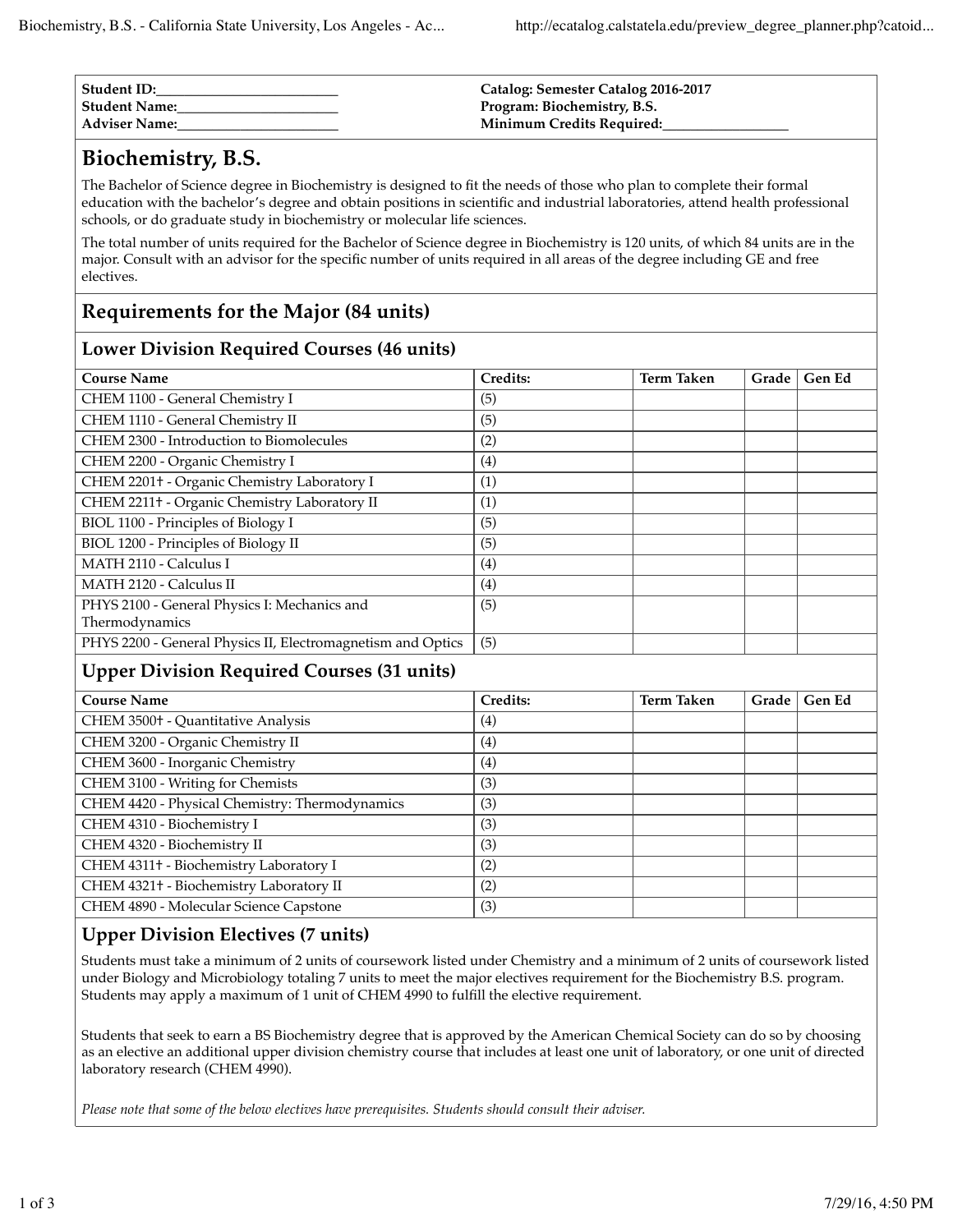$\overline{\phantom{a}}$ 

### **Chemistry**

| <b>Course Name</b>                                                                                   | Credits:      | <b>Term Taken</b> | Grade | Gen Ed |
|------------------------------------------------------------------------------------------------------|---------------|-------------------|-------|--------|
| CHEM 4200 - Advanced Organic Chemistry I                                                             | (3)           |                   |       |        |
| CHEM 4210 - Polymer Chemistry                                                                        | (3)           |                   |       |        |
| CHEM 4410 - Physical Chemistry: Quantum Mechanics and<br>Kinetics                                    | (4)           |                   |       |        |
| CHEM 4430 - Physical Chemistry: Quantum Chemical<br>Methods                                          | (1)           |                   |       |        |
| CHEM 4431 - Physical Chemistry Laboratory                                                            | (2)           |                   |       |        |
| CHEM 4460 - Drug Delivery                                                                            | (3)           |                   |       |        |
| CHEM 4510 - Advanced Analytical Chemistry: Optical<br>Spectroscopy (2 units)                         | (1,1)         |                   |       |        |
| CHEM 4520 - Advanced Analytical Chemistry: Analytical<br>Separations and Mass Spectrometry (2 units) | (1,1)         |                   |       |        |
| CHEM 4530 - Advanced Analytical Chemistry:<br>Electrochemistry and Surface Techniques (2 units)      | (1,1)         |                   |       |        |
| CHEM 4800 - Special Topics in Advanced Chemistry Lecture<br>$(3 \text{ units})$                      | $(1-3)$       |                   |       |        |
| CHEM 4830 - History of Chemistry                                                                     | (3)           |                   |       |        |
| CHEM 4840 - Drug Discovery and Development                                                           | (4)           |                   |       |        |
| CHEM 4860 - Bioinformatics and Computational Biology                                                 | (3)           |                   |       |        |
| CHEM 4850 - Bioinorganic and Bioorganic Chemistry                                                    | (3)           |                   |       |        |
| CHEM 4990 - Undergraduate Directed Study                                                             | $(1-3)$       |                   |       |        |
| BINF 4010 - Data Mining Applications in Molecular Life<br><b>Sciences</b>                            | (2)           |                   |       |        |
| BINF 4500 - Advanced Topics in Bioinformatics and<br>Computational Biology                           | (1)           |                   |       |        |
| BINF 4540 - Special Topics in Bioinformatics (2 units)                                               | $(1-3$ units) |                   |       |        |
| <b>Biology and Microbiology</b>                                                                      |               |                   |       |        |
| <b>Course Name</b>                                                                                   | Credits:      | <b>Term Taken</b> | Grade | Gen Ed |
| BIOL 4240 - General Embryology                                                                       | (3)           |                   |       |        |

|     | term taken | Grade I | <b>Gen Ea</b> |
|-----|------------|---------|---------------|
| (3) |            |         |               |
| (4) |            |         |               |
| (3) |            |         |               |
| (3) |            |         |               |
| (3) |            |         |               |
| (3) |            |         |               |
| (3) |            |         |               |
| (3) |            |         |               |
| (4) |            |         |               |
| (4) |            |         |               |
| (3) |            |         |               |
| (3) |            |         |               |
| (3) |            |         |               |
| (3) |            |         |               |
| (3) |            |         |               |
| (3) |            |         |               |
| (3) |            |         |               |
| (3) |            |         |               |
| (3) |            |         |               |
| (3) |            |         |               |
| (2) |            |         |               |
|     | Creants:   |         |               |